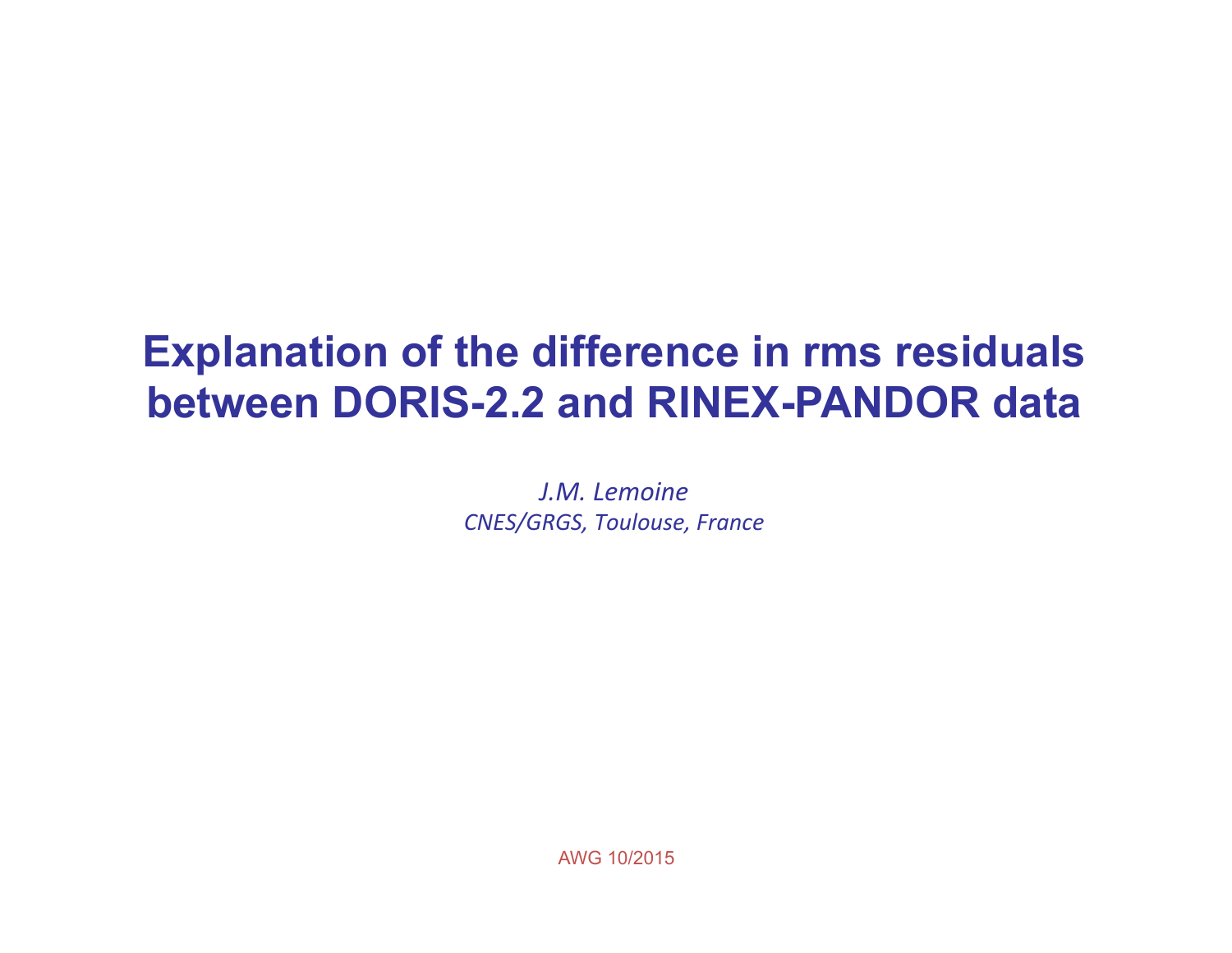### **1- Difference in rms between DORIS-2.2 and DORIS-RINEX (PANDOR time-tagged) data sets**

- $\cdot$  Test arc : one 5-day arc of Jason-2, starting on 2010/03/22 (Jul1950 = 21995)
- The number of raw and valid measurements is different between the two sets because of:
	- different elevation cut-off strategies,
	- . different editing strategies (i.e. flagging of the measurements at zero Doppler...)

#### $\rightarrow$  The rms of residuals are necessarily different:

*(in black: DORIS-2.2, in red: RINEX-PANDOR)*

| DOR-2.2 / RINEX                                                                                                                                                                                                                                                                                                                                                                                      |        | <b>N<sub>AS</sub></b> | # Valid meas. |       | <b># Fdite.</b> meas |       | # Total meas. |        |
|------------------------------------------------------------------------------------------------------------------------------------------------------------------------------------------------------------------------------------------------------------------------------------------------------------------------------------------------------------------------------------------------------|--------|-----------------------|---------------|-------|----------------------|-------|---------------|--------|
| <b>DORIS</b> (mm/s)                                                                                                                                                                                                                                                                                                                                                                                  | 0.3192 | 0.3338                | 73563         | 74358 | 35518                | 49235 | 109161        | 123593 |
| $SLR$ (cm)                                                                                                                                                                                                                                                                                                                                                                                           | 2.082  | 2.328                 | 1939          | 1911  | 76                   | 104   | 2015          | 2015   |
| <b>ALTIM xover</b><br>$\mathsf{(cm)}$<br>$\tau$ , $\sigma$ , $\sigma$ , $\sigma$ , $\sigma$ , $\sigma$ , $\sigma$ , $\sigma$ , $\sigma$ , $\sigma$ , $\sigma$ , $\sigma$ , $\sigma$ , $\sigma$ , $\sigma$ , $\sigma$ , $\sigma$ , $\sigma$ , $\sigma$ , $\sigma$ , $\sigma$ , $\sigma$ , $\sigma$ , $\sigma$ , $\sigma$ , $\sigma$ , $\sigma$ , $\sigma$ , $\sigma$ , $\sigma$ , $\sigma$ , $\sigma$ | 4.159  | 4.106                 | 1440          | 1426  | 19                   | 33    | 1459          | 1459   |

 $\dot$ Nota: The SLR and Xover measurements are strongly down-weighted. They are present *only for validation purposes and do not participate in the computation of the orbit.*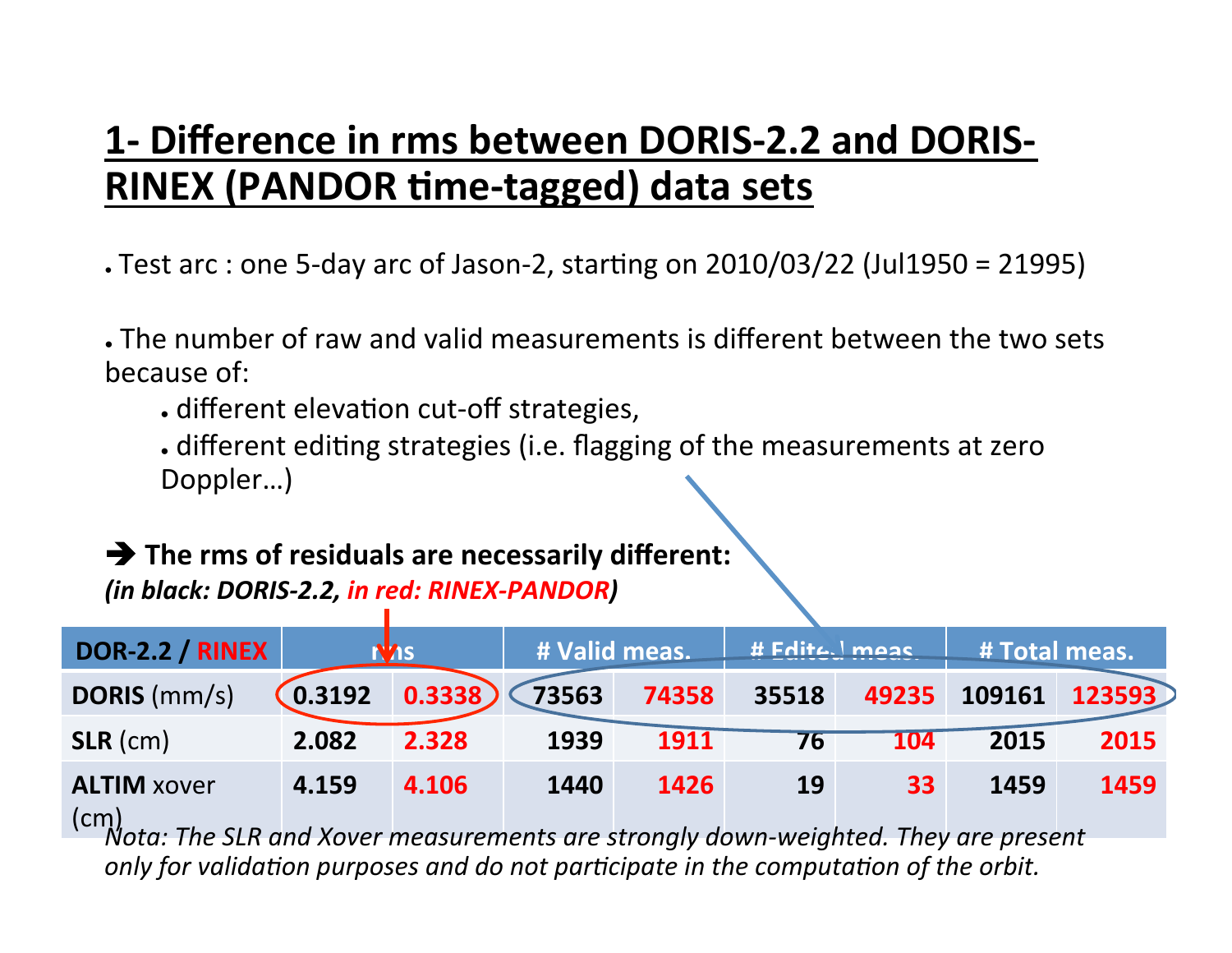#### **2- Homogeneous data flagging between DORIS-2.2 and DORIS-RINEX (PANDOR time-tagged) data sets**

 $\rightarrow$  In order to compare the residuals meaningfully, a homogeneous data flagging has been applied to DORIS-2.2 and RINEX-PANDOR measurements by combining the flags of both data sets. Only the measurements valid in both data sets are kept.

The rms of residuals are still different between DORIS-2.2 and RINEX-PANDOR: *(in black: DORIS-2.2, in red: RINEX-PANDOR)*

| <b>DOR-2.2 / RINEX</b>     |        | <b>ns</b> | # Valid meas. |       |  |
|----------------------------|--------|-----------|---------------|-------|--|
| <b>DORIS</b> (mm/s)        | 0.3177 | 0.3225)   | 71213         | 71250 |  |
| $SLR$ (cm)                 | 2.047  | 2.127     | 1936          | 1935  |  |
| <b>ALTIM xover</b><br>(cm) | 4.148  | 4.142     | 1440          | 1440  |  |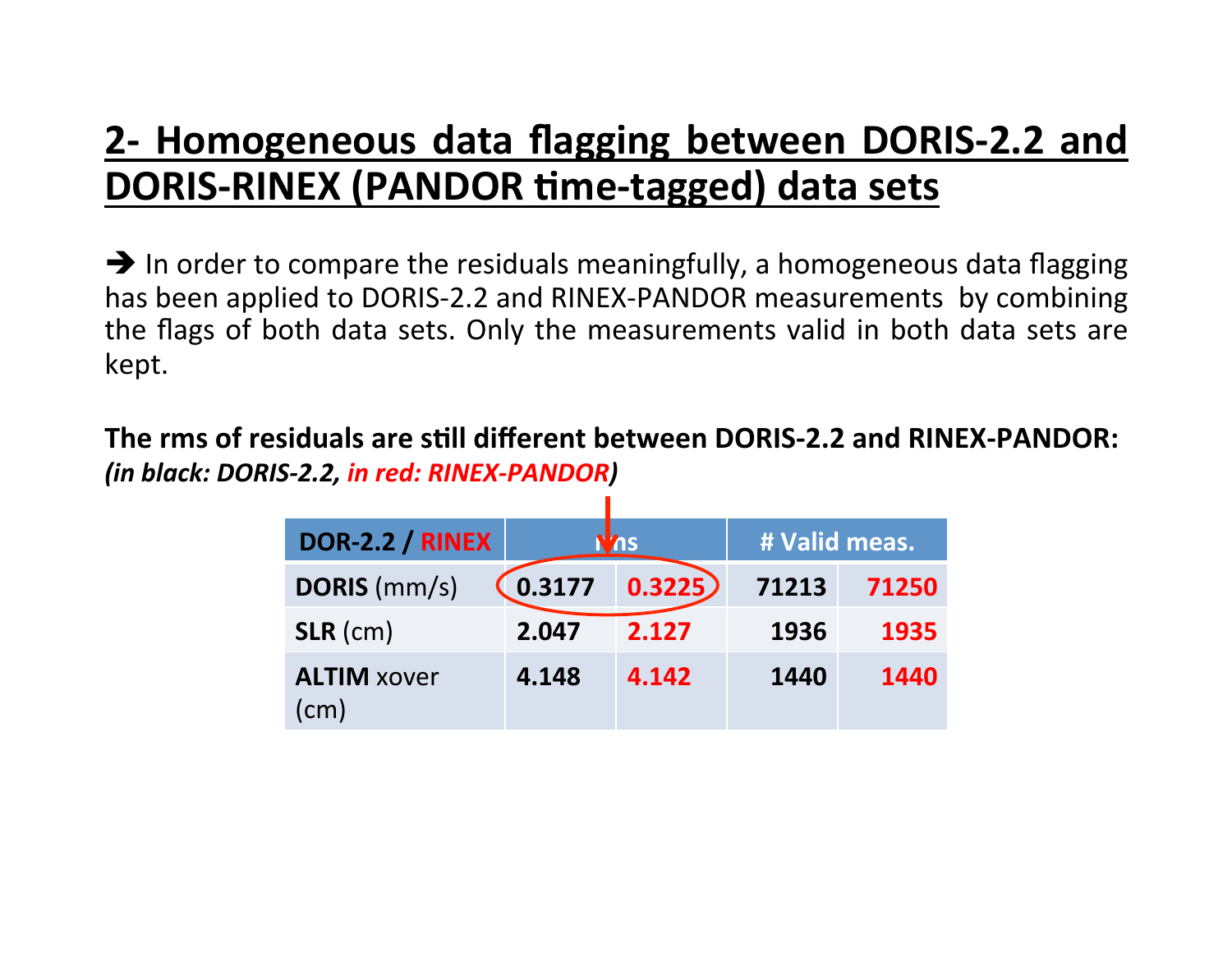#### **3- PANDOR time-tagging of the DORIS-RINEX data set**

The remaining difference in rms comes from the PANDOR time-tagging of the RINEX data: for some yet unidentified reason, the "Receiver Clock Offset" (RCO) field in the RINEX-PANDOR data is not smooth enough on the short term.

 $\rightarrow$  This results in a fluctuation of the Doppler count duration which translates integrally into short-term noise.

#### *Example of Doppler count measurement in the DORIS-2.2 files: in the RINEX-PANDOR files:*

*Day* **Second Count duration** 21997 42338.85557200 9.99999970 21997 42348.85557100 9.99999970 21997 42358.85557100 9.99999970 21997 42368.85557100 9.99999970 21997 42378.85557000 9.99999970 21997 42388.85557000 9.99999970 21997 42398.85557000 9.99999970 21997 42408.85556900 9.99999970 21997 42418.85556900 9.99999970 

*Day* **Second Count duration** 21997 42338.85557110 9.99999954 21997 42348.85557064 9.99999985 21997 42358.85557049 9.99999954 21997 42368.85557003 9.99999954 21997 42378.85556957 9.99999985 21997 42388.85556942 9.99999954 21997 42398.85556896 9.99999985 21997 42408.85556882 9.99999954 21997 42418.85556836 9.99999985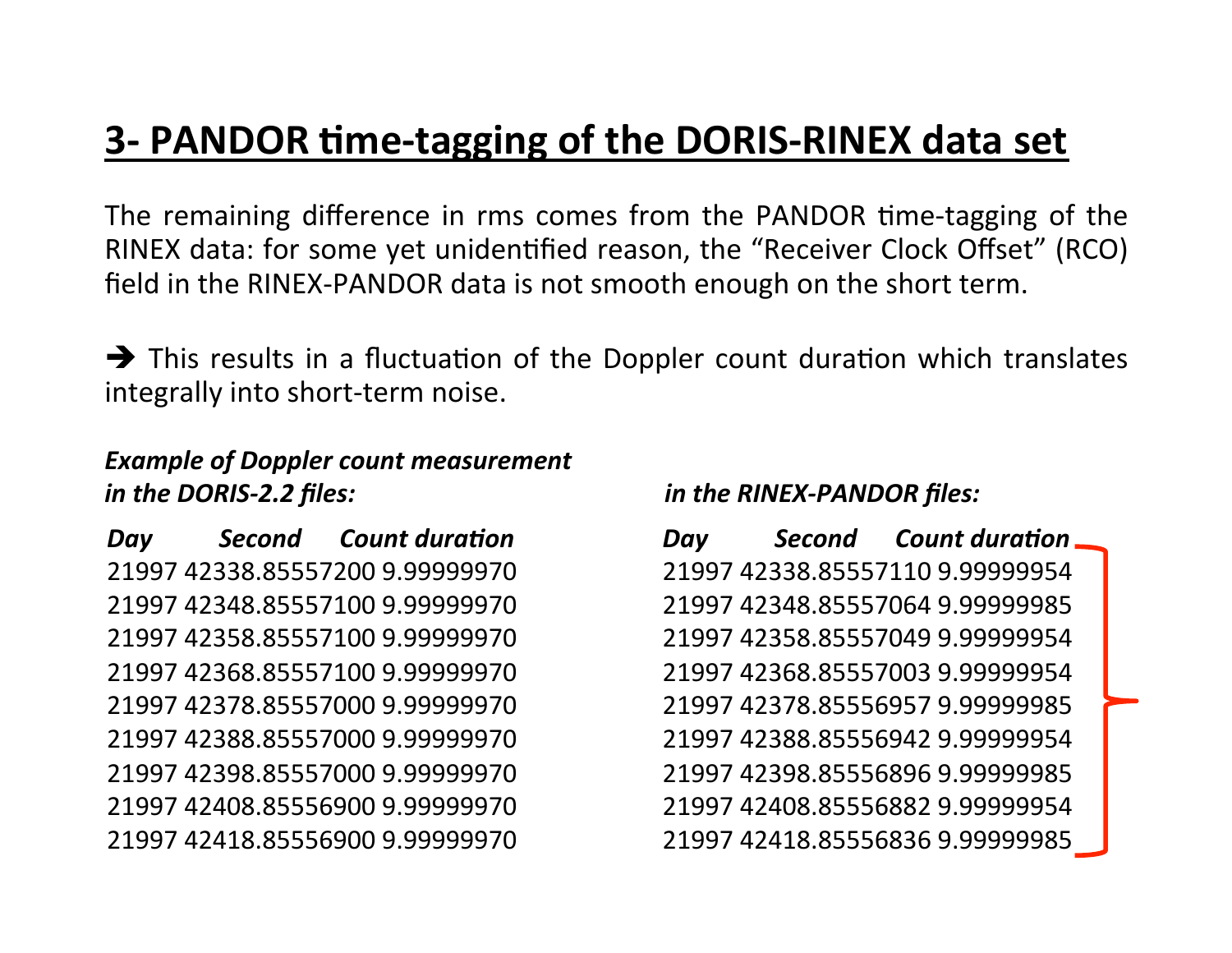#### 4- The "Receiver Clock Offset" field in the DORIS-**RINEX files**

*Document: RINEX DORIS 3.0 (Issue 1.7) (ftp://ftp.ids-doris.org/pub/ids/data/RINEX\_DORIS.pdf)* 

#### A 2 GNSS OBSERVATION DATA FILE - DATA RECORD DESCRIPTION

| TABLE A2<br>GNSS OBSERVATION DATA FILE - DATA RECORD DESCRIPTION         |                            |
|--------------------------------------------------------------------------|----------------------------|
| <b>DESCRIPTION</b>                                                       | <b>FORMAT</b>              |
| EPOCH record                                                             |                            |
| - Record identifier : >                                                  | A1,                        |
| - Epoch :<br>- year (4 digits)<br>- month, day, hour, min (two digits)   | 1X, I4,<br>$4(1X, I2.2)$ , |
| - sec<br>- Epoch flag<br>0:OK                                            | F13.9,<br>2X, I1,          |
| 1: power failure between previous and current epoch<br>>1: Special event |                            |
| Number of stations observed in current epoch<br>(reserved)               | I3,<br>6X                  |
| - Receiver clock offset (seconds, optional)                              | F13.9,                     |
| - Receiver clock offset flag,<br>1 if extrapolated, 0 otherwise          | 1X, 11, 1X                 |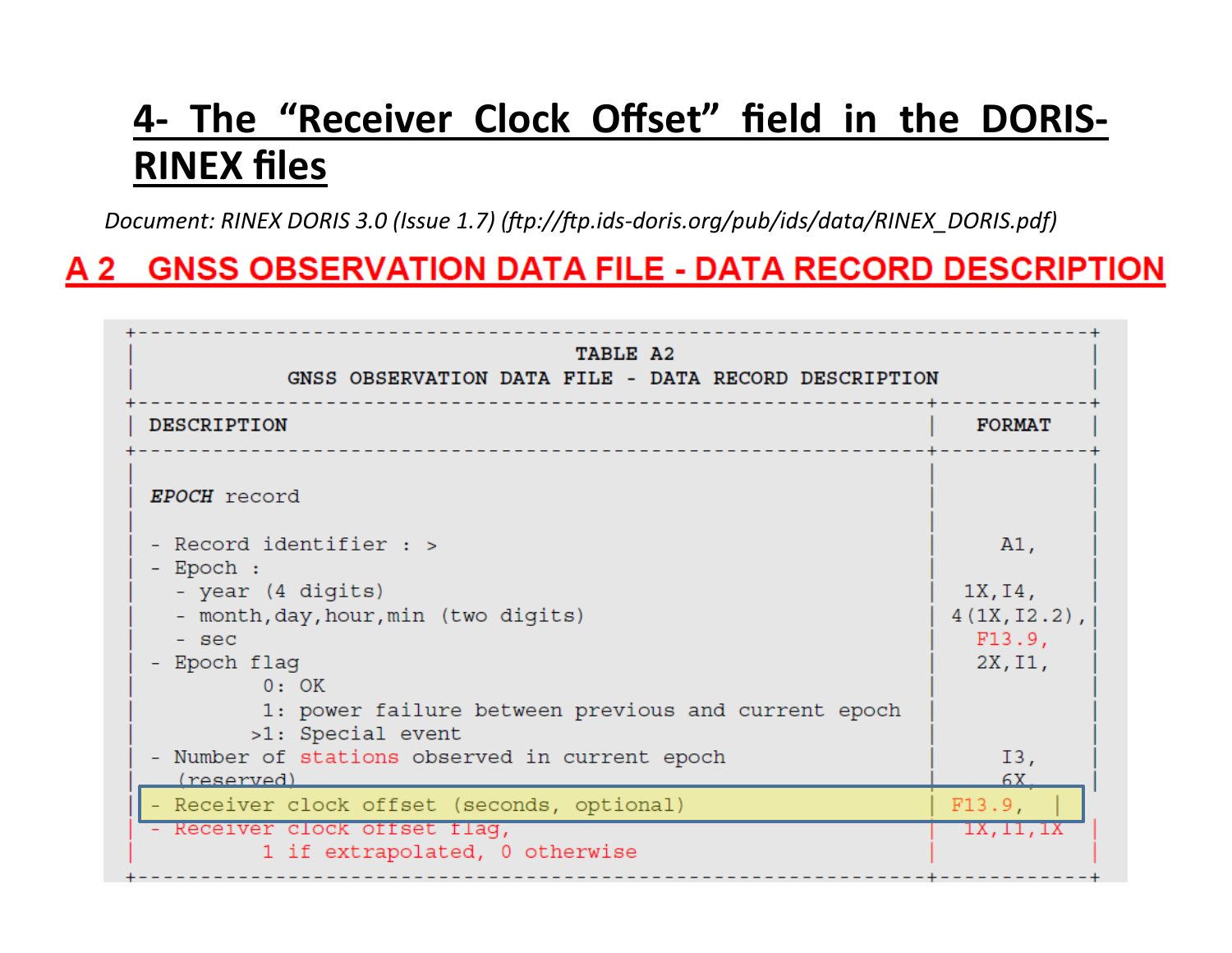#### **4- Examples of RCO field in the DORIS-RINEX files**

| Year Mo Day H |    |    |    | M  | $\mathbf S$  |              | #Sta | <b>RCO</b>                 |
|---------------|----|----|----|----|--------------|--------------|------|----------------------------|
| 2010          | 03 | 24 | 11 | 45 | 35.049947870 | 0            | 7    | 3.805623228<br>0           |
| 2010          | 03 | 24 | 11 | 45 | 38.049947870 | $\mathbf 0$  | 7    | 3.805623059<br>$\bf{0}$    |
| 2010          | 03 | 24 | 11 | 45 | 45.049947870 | $\mathbf 0$  | 7    | 3.805622767<br>$\Omega$    |
| 2010          | 03 | 24 | -1 | 45 | 48.049947870 | $\mathbf 0$  | 7    | 3.805622598<br>$\Omega$    |
| 2010          | 03 | 24 | 11 | 45 | 55.049947870 | $\mathbf 0$  | 7    | 3.805622621                |
| 2010          | 03 | 24 | 11 | 45 | 58.049947870 | $\mathbf 0$  | 7    | 3.805622451<br>$\Omega$    |
| 2010          | 03 | 24 | 11 | 46 | 5.049947870  | $\mathbf 0$  | 7    | 3.805622160<br>0           |
| 2010          | 03 | 24 | 11 | 46 | 8.049947870  | $\mathbf 0$  | 7    | 3.805621991<br>$\mathbf 0$ |
| 2010          | 03 | 24 | 11 | 46 | 15.049947870 | $\mathbf 0$  | 6    | 3.805621700<br>0           |
| 2010          | 03 | 24 | 11 | 46 | 18.049947870 | $\mathbf 0$  | 6    | 3.805621844                |
| 2010          | 03 | 24 | 11 | 46 | 25.049947870 | $\mathbf 0$  | 6    | 3.805621553<br>0           |
| 2010          | 03 | 24 | 11 | 46 | 28.049947870 | $\mathbf 0$  | 6    | 3.805621384<br>$\Omega$    |
| 2010          | 03 | 24 | 11 | 46 | 35.049947870 | $\mathbf 0$  | 6    | 3.805621093<br>$\Omega$    |
| 2010          | 03 | 24 | 11 | 46 | 38.049947870 | $\mathbf 0$  | 6    | 3.805621237                |
| 2010          | 03 | 24 | 11 | 46 | 45.049947870 | $\mathbf 0$  | 6    | 3.805620946<br>$\mathbf 0$ |
| 2010          | 03 | 24 | 11 | 46 | 48.049947870 | $\mathbf 0$  | 6    | 3.805620777<br>$\bf{0}$    |
| 2010          | 03 | 24 | 11 | 46 | 55.049947870 | $\mathbf 0$  | 6    | 3.805620485<br>$\Omega$    |
| 2010          | 03 | 24 | 11 | 46 | 58.049947870 | $\mathbf{0}$ | 6    | 3.805620316<br>0           |
| 2010          | 03 | 24 | 11 | 47 | 5.049947870  | $\mathbf 0$  | 6    | 3.805620339                |

 $\rightarrow$  Irregular decrease of the RCO, and even sometimes increase (blue arrows)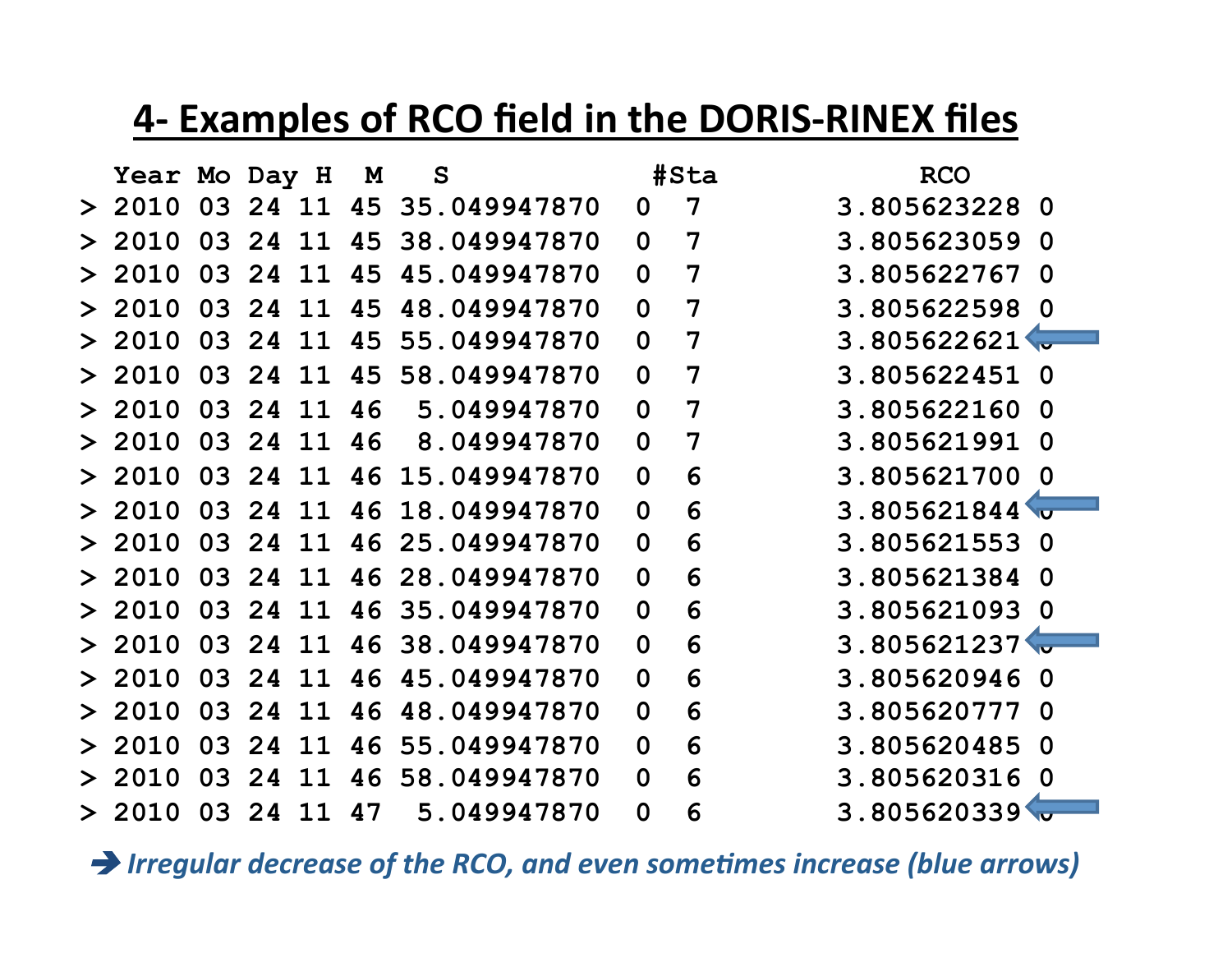# **4- Examples of RCO field in the DORIS-RINEX files**

#### *(Measurements every 10 s)*

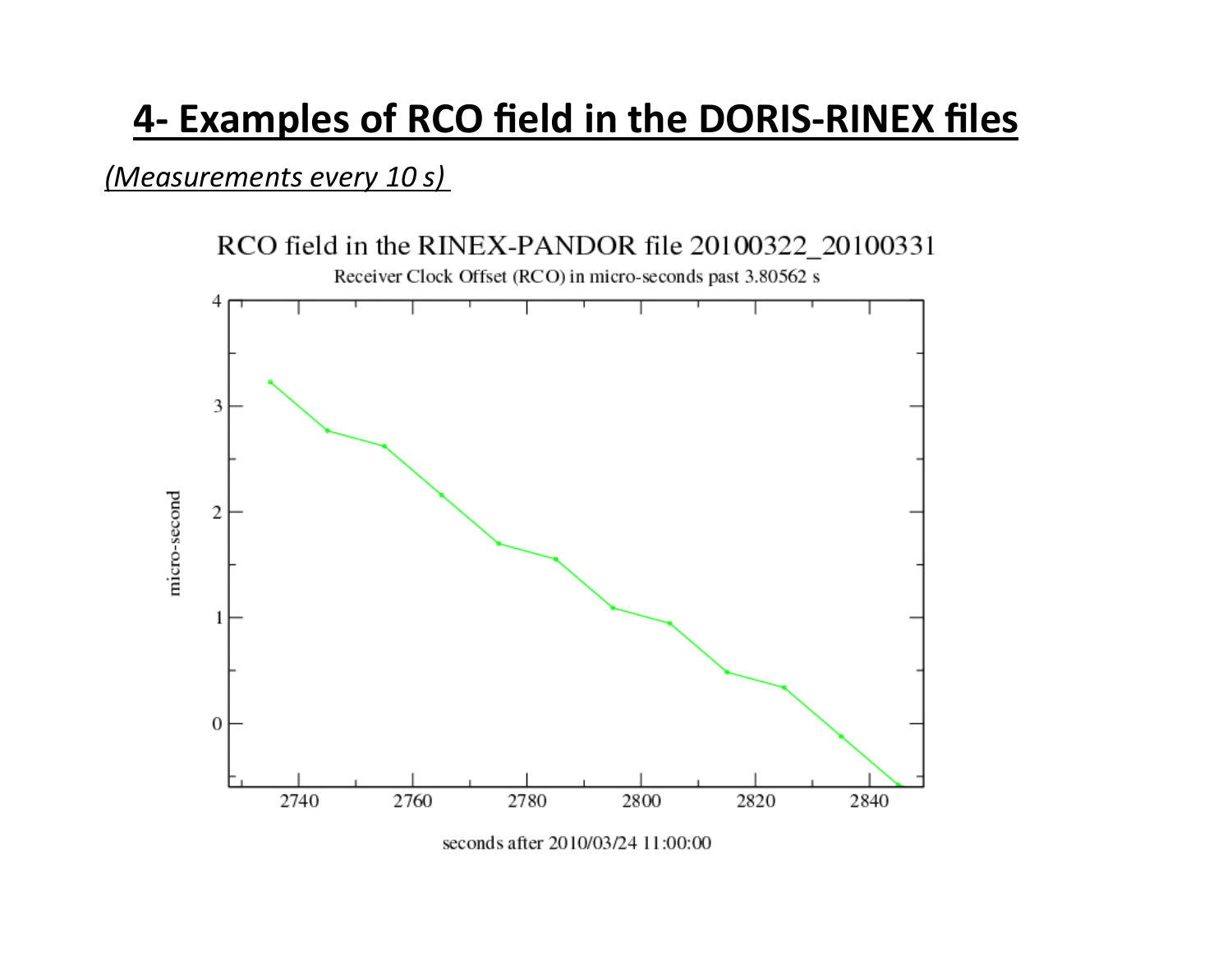# **4- Examples of RCO field in the DORIS-RINEX files**

#### *(Measurements every 3 and 7 s)*

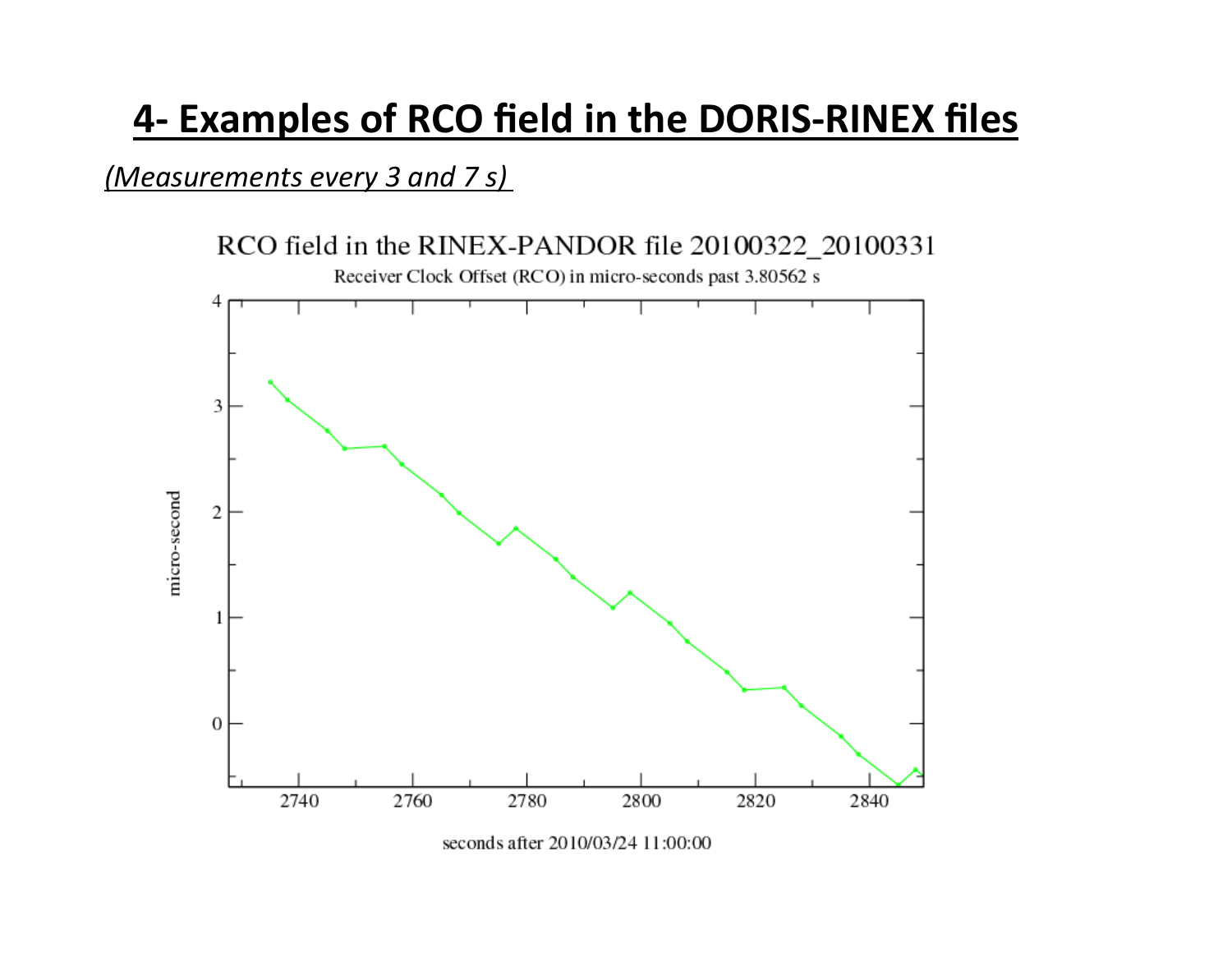# **5- Effect on the Doppler residuals**

In blue, the difference between the DORIS-2.2 and the RINEX-PANDOR residuals for a typical pass over the Toulouse beacon. The blue curve is 100 % additional noise.

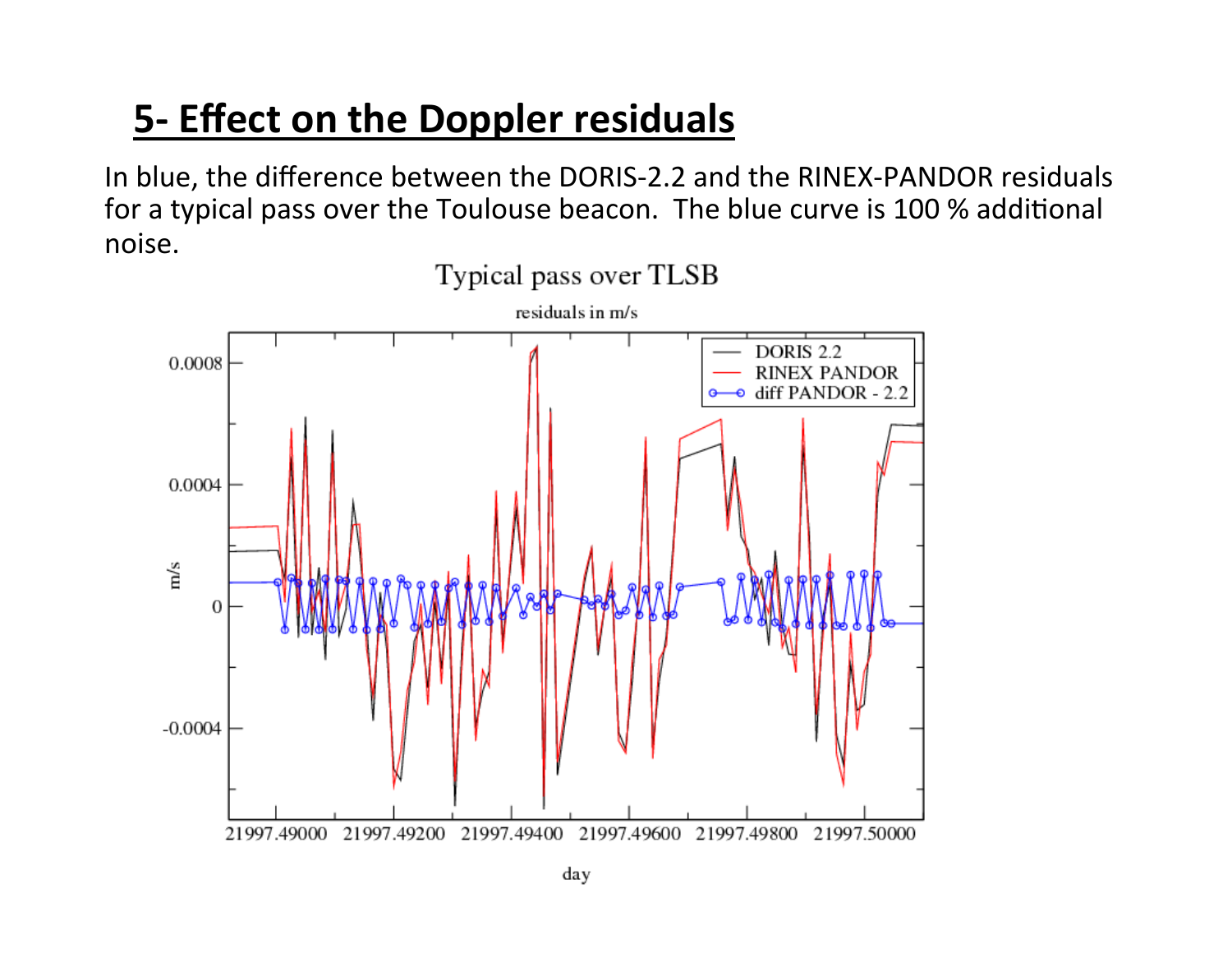## **6- Comparison of rms once the PANDOR time-tagging is corrected**

 $\rightarrow$  For test purposes, a uniform duration of the Doppler count has been applied in replacement for the one provided by the PANDOR time-tagging.

The rms of residuals are now quasi-identical: *(in black: DORIS-2.2, in red: RINEX-PANDOR)*

| <b>DOR-2.2 / RINEX</b>     |        | Vns     | # Valid meas. |       |  |
|----------------------------|--------|---------|---------------|-------|--|
| <b>DORIS</b> (mm/s)        | 0.3177 | 0.3174) | 71213         | 71209 |  |
| $SLR$ (cm)                 | 2.047  | 2.115   | 1936          | 1937  |  |
| <b>ALTIM xover</b><br>(cm) | 4.148  | 4.148   | 1440          | 1440  |  |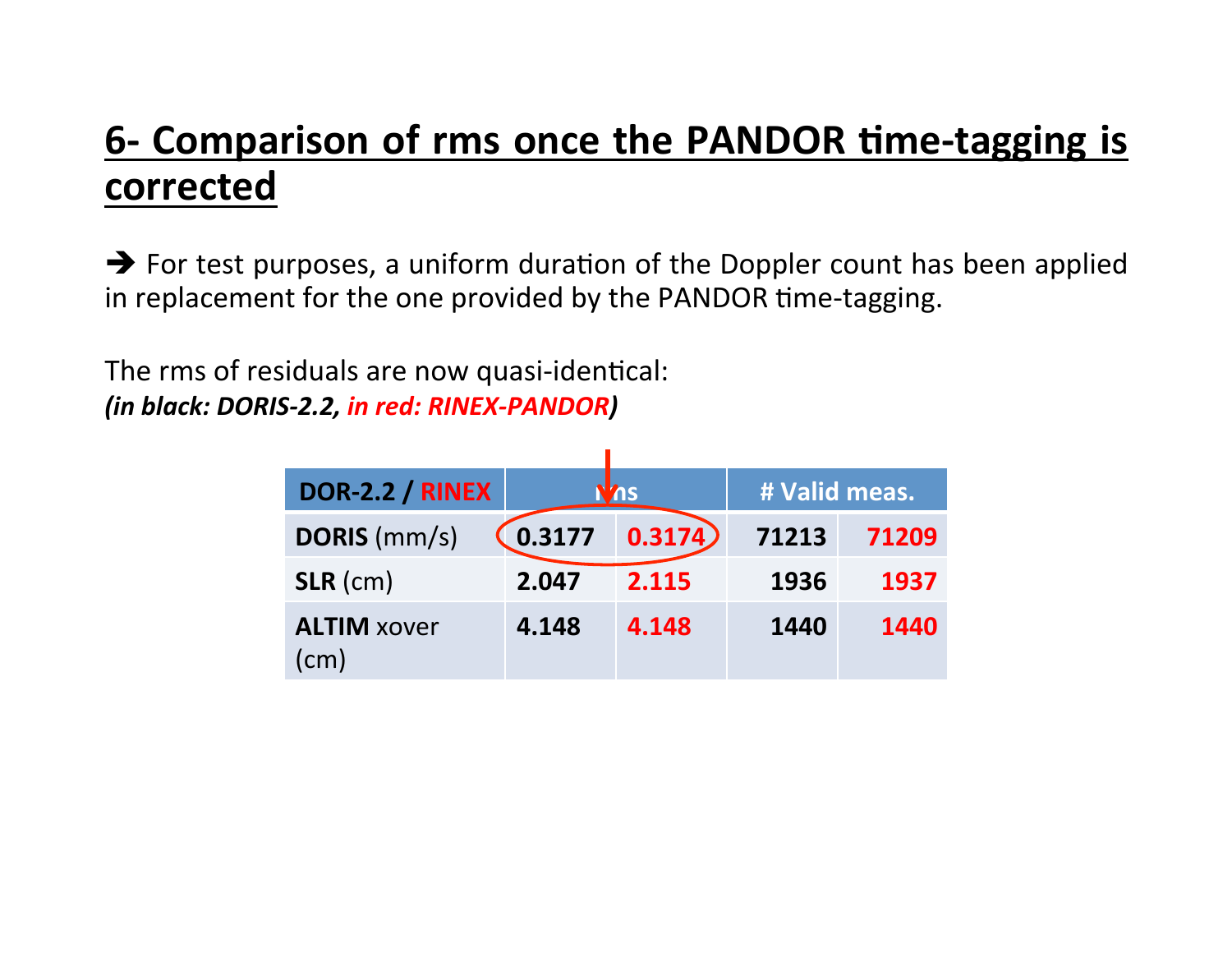## **7- Remaining difference in the SLR rms of residuals**

The rms of the SLR residuals are still slightly higher for the RINEX-PANDOR file than for the DORIS-2.2 file:

*(in black: DORIS-2.2, in red: RINEX-PANDOR)*

| <b>DOR-2.2 / RINEX</b>     |       | r ms                     | # Valid meas. |       |  |
|----------------------------|-------|--------------------------|---------------|-------|--|
| <b>DORIS</b> (mm/s)        |       | $0.3177$ $\sqrt{0.3174}$ | 71213         | 71209 |  |
| $SLR$ (cm)                 | 2.047 | 2.115                    | 1936          | 1937  |  |
| <b>ALTIM xover</b><br>(cm) | 4.148 | 4.148                    | 1440          | 1440  |  |

 $\rightarrow$  The reason is a small offset of 0.6 10<sup>-6</sup> s between the DORIS-2.2 (POD) timetagging and the PANDOR time-tagging, leading to an along-track difference in position of 4 mm (for this particular arc).

This is within the normal uncertainty of the time-tagging; but in both cases, there is still a 1.8 cm along-track difference between the DORIS and the SLR **measurements…**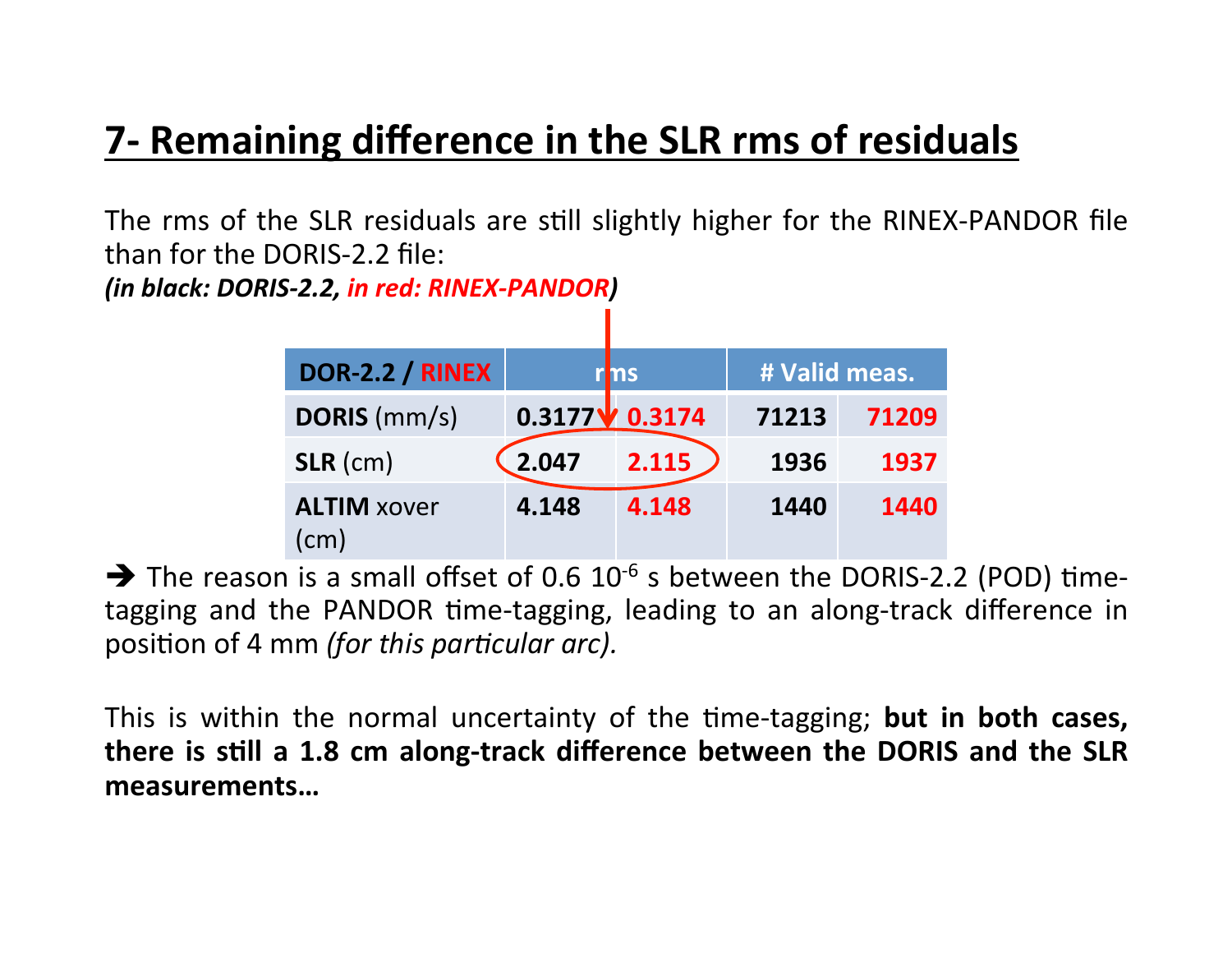#### **Conclusions**

- \* Once the editing strategy has been harmonized between the DORIS-2.2 and the DORIS-RINEX measurements files, the difference in rms between the two types of data files can be fully explained by a short-term noise present in the PANDOR-timed-tagged data, similar to a rounding error somewhere in the PANDOR process.
- ❖ This noise in the PANDOR time-tagging has an amplitude of some tenths of microseconds and results in an additional noise on the relative velocity measurement of  $+/-$  0.1 mm/s for Jason-2.
- ◆ Apart from this short-term noise, the time-tagging is coherent between the POD processed data (DORIS-2.2) and PANDOR within  $\sim$  0.5 microsecond.
- \* For Jason-2 (in the GINS software at least...), there seems to be still an alongtrack bias of 1-2 cm between the DORIS and the SLR measurements, which needs to be investigated.